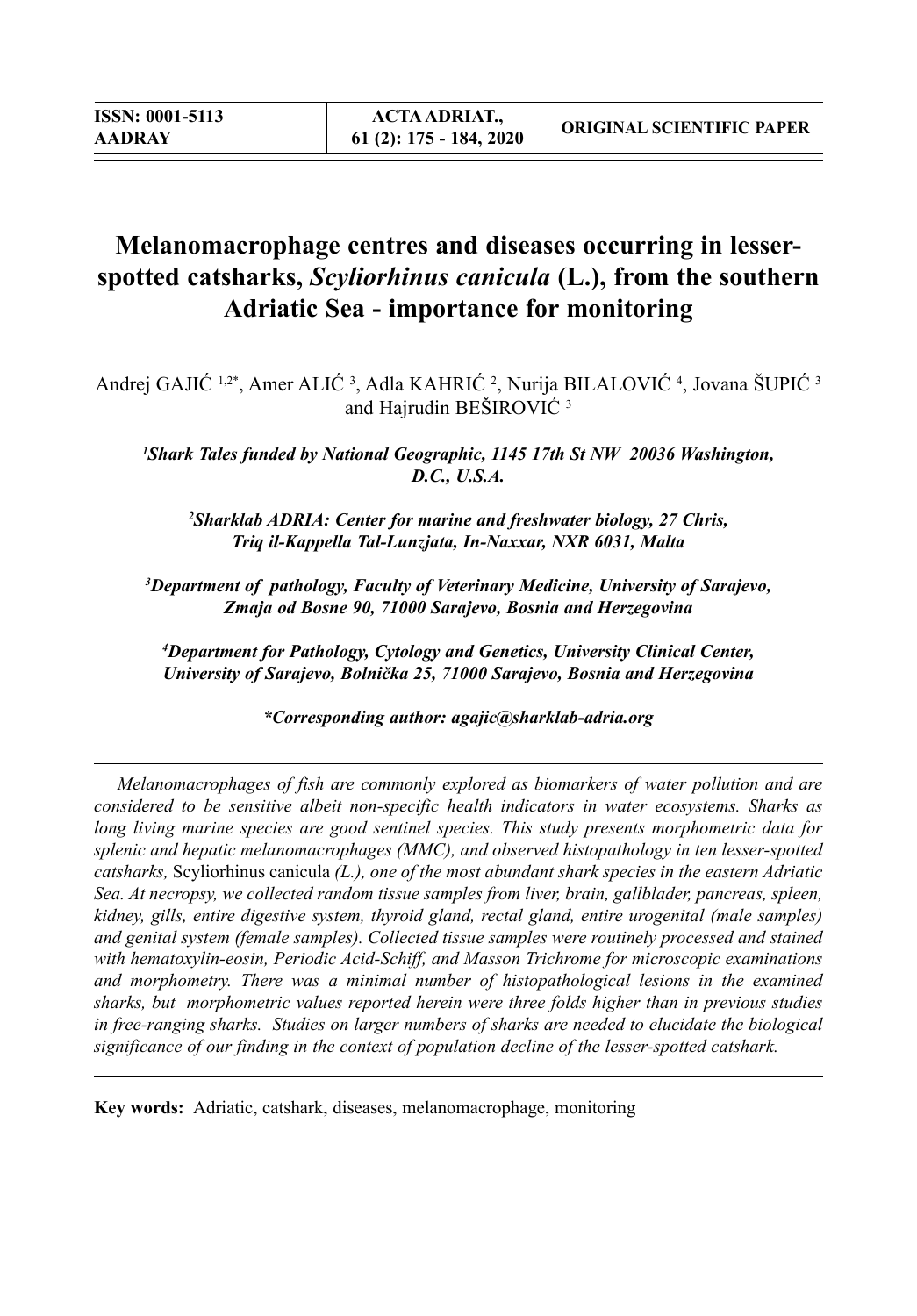#### **INTRODUCTION**

Many fresh and salt water fish species have been investigated as sentinels of water contamination by toxins, heavy metals, microelements, and other anthropogenic pollutants and stress inducing factors (KHAN *et al.,* 1994; HYLLAND *et al.,* 1996; LINDESJÖÖ *et al.,* 1996; STORELLI *et al.,* 2006; GILTRAP *et al.,* 2017; SAYED and YOUNES, 2017). This is especially true for demersal fish due to the pollutant accumulation in the sediment (CRESSON *et al.,* 2016).

Melanomacrophages are commonly explored as biomarkers of water contamination and pollution in various fish species. They are regarded as sensitive and reliable first line bioindicator of water ecosystem health (FOURNIER *et al*., 2001; LINDESJÖÖ *et al.,* 1996). Long living ocean species like sharks are good candidates for biomonitoring because of their high life expectancies and accumulation of environmental toxins (BORUCINSKA *et al.,* 2009). To date, only several studies investigated MMC in the parenchymatous organs of sharks (PULSFORD *et al.,* 1982; AGIUS & AGBEDE, 1984; BORUCIN-SKA *et al.,* 2009). It has been postulated that baseline background data of MMC distribution and morphology in every given species of shark should be established in order to assess the relevance of MMC morphometry and distribution to the health status of sharks (BORUCINSKA *et al.,* 2009).

Lesser-spotted catshark, *Scyliorhinus canicula* (L.) (Elasmobranchii: Carcharhiniformes: Scyliorhinidae) inhabits the subtropical waters of the northwest Atlantic, including Mediterranean Sea, usually between depths of 80 and 100 m, although it has been recorded from 10 to 780 m (COMPAGNO, 1984; MYTILNEOU *et al.,* 2005; GAJIĆ & LELO, 2014; GAJIĆ, 2019). Often found in schools segregated by size and sex, at different bottom types such as muddy, sandy, grassy or coralline, populations of lesser-spotted catsharks are widespread across the eastern Adriatic Sea (JUKIĆ-PELADIĆ *et al.,* 2001; KAHRIĆ and GAJIĆ, 2015; GAJIĆ, 2019). However, dramatic decline in abundance has been observed recently in some regions of the Adriatic Sea (GUBILI *et*  *al.,* 2014). In this paper we present baseline data on morphology and distribution of MMC in ten lesser-spotted catsharks from the Adriatic Sea.

#### **MATERIAL AND METHODS**

In the period from January 2017 to January 2019, ten lesser-spotted catsharks were caught as a bycatch by a trawl angler in the area off the island of St. Andrija, eastern Adriatic Sea (approx. latitude: 42.643528 and longitude: 17.963523). Studied samples consisted of six adult females, of which two were fertilized, and four adult males in post-spawning reproductive status. Given site is characterized by muddy bottom with depths range from 70 to 100 meters. Different negative pressures are known in studied region, such as intensively fisheries (trawling and longlines) and its associated habitat loss combined with (micro) plastics, heavy metals and presumably war waste and other pollution. All landed sharks were adult specimens, comprising four males and six females. Immediately after landing, as being a bycatch with reduced post-capture survival rates, all specimens were submerged in 10%-formaldehyde. Prior to the fixation at the field, body cavity was openned in order to avoid decomposition – while entire sharks was placed into formaldehyde. Under the frame of cross country and institutional collaboration the specimens were transported to the Department of Pathology, Faculty of Veterinary Medicine and University of Sarajevo for necropsy and further analyses.

Prior to autopsy weight and length of each specimen were recorded (Table 1). At autopsy, the shark bodies and internal organs were grossly examined, and the random samples of liver, brain, gallblader, pancreas, spleen, kidney, gills, entire digestive system, thyroid gland, rectal gland, entire urogenital (male samples) and genital system (female samples) were collected for histopathology. The samples were further fixed in 10% neutral buffered formalin for 48 hours, routinely processed, embedded in paraffin, sectioned at 5μm and stained with hematoxylin and eosin (HE), Periodic Acid-Schiff (PAS), and Masson's Trichrome. Stained slides were exam-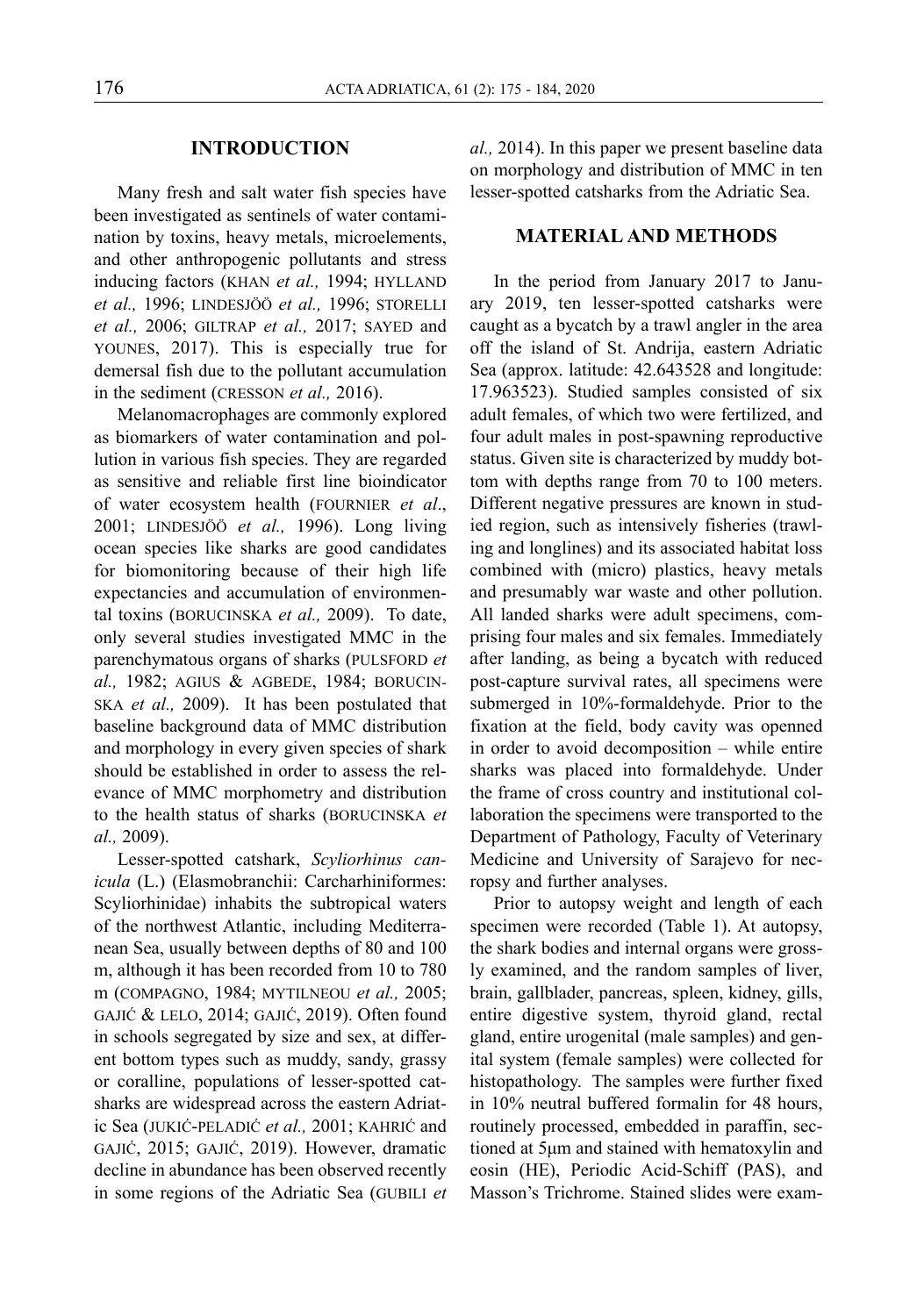| $\mathbf{N}\mathbf{0}$ | <b>Sample</b><br>ID | <b>Sex</b> | Life<br>stage     | Length<br>(cm) | Weight $(g)$ | <b>Gross pathology</b>                                                | Histopathology                                          |
|------------------------|---------------------|------------|-------------------|----------------|--------------|-----------------------------------------------------------------------|---------------------------------------------------------|
| $\mathbf{1}$           | 4/17                | Female     | Adult             | 39             | 220          | NLV <sup>a</sup>                                                      | $\overline{\phantom{a}}$                                |
| $\overline{2}$         | 8/17                | Female     | Adult,<br>fertile | 43             | 273          | <b>NLV</b>                                                            | ÷                                                       |
| $\mathfrak{Z}$         | 57/17               | Female     | Adult,<br>fertile | 40             | 250          | <b>NLV</b>                                                            | Mild to moderate<br>mononuclear cholangitis             |
| $\overline{4}$         | 67/17               | Male       | Adult             | 37             | 195          | <b>NLV</b>                                                            | Mild to moderate<br>mononuclear cholangitis             |
| 5                      | 110/17              | Female     | Adult             | 39             | 202          | N <sub>1</sub>                                                        | Moderate<br>inflammation and<br>hyaline thrombosis      |
| 6                      | 111/17              | Female     | Adult             | 41             | 216          | <b>NLV</b>                                                            | Necrosis and<br>inflammation of the<br>nidamental gland |
| $\boldsymbol{7}$       | 147/17              | Male       | Adult             | 43             | 233          | N <sub>1</sub>                                                        | Mild to moderate<br>mononuclear cholangitis             |
| $\,8\,$                | 14/19               | Male       | Adult             | 41             | 213          | <b>NLV</b>                                                            | $\overline{a}$                                          |
| 9                      | 15/19               | Female     | Adult             | 45             | 273          | <b>NLV</b>                                                            | Moderate mononuclear<br>cholangitis                     |
| 10                     | 16/19               | Male       | Adult             | 41             | 237          | Moderate number<br>of nematode<br>parasites in the<br>coelomic cavity | Moderate mononuclear<br>cholangitis                     |

*Table 1. General data, gross lesions and main microscopic lesions observed in the studied sharks*

<sup>a</sup> - NLV – No lesions visible

ined under the light microscope (BX 41, Olympus, Germany) for the presence of lesions. For the morphometric analysis of MMC 10 random high-power fields (HPF, 400X) were selected on spleen and liver slides of each animal. The number of MMC, average volume of MMC in  $\mu$ m<sup>2</sup>, and percent area of HPF occupied with MMC were measured with imaging software (Cell Image, Olympus, Germany) in 24000 μm<sup>2</sup> area of HPF. The results were expressed as mean and range in parentheses. Difference significance for the number of MMC, average volume of MMC, and percent area of HPF occupied with MMC between liver and spleen tissues were statistically evaluated by t-test.

#### **RESULTS**

All examined sharks appeared in good body condition and no gross changes were observed except in one shark with numerous thin, white yellow, up to 2 cm long nematodes (presumably *Anisakis* spp.) in the coelomic cavity (Table 1). Microscopic analysis revealed fat vacuoles in hepatocytes cytoplasm ranging from microto macro- vesicular in all examined sharks. As squalene and other lipids accumulate in large fat vacuoles within the hepatocytes which may constitute as much as 80% of the liver (BALDRIDGE, 1987; HOLMGREN and NILSSON, 1999) such changes have not been considered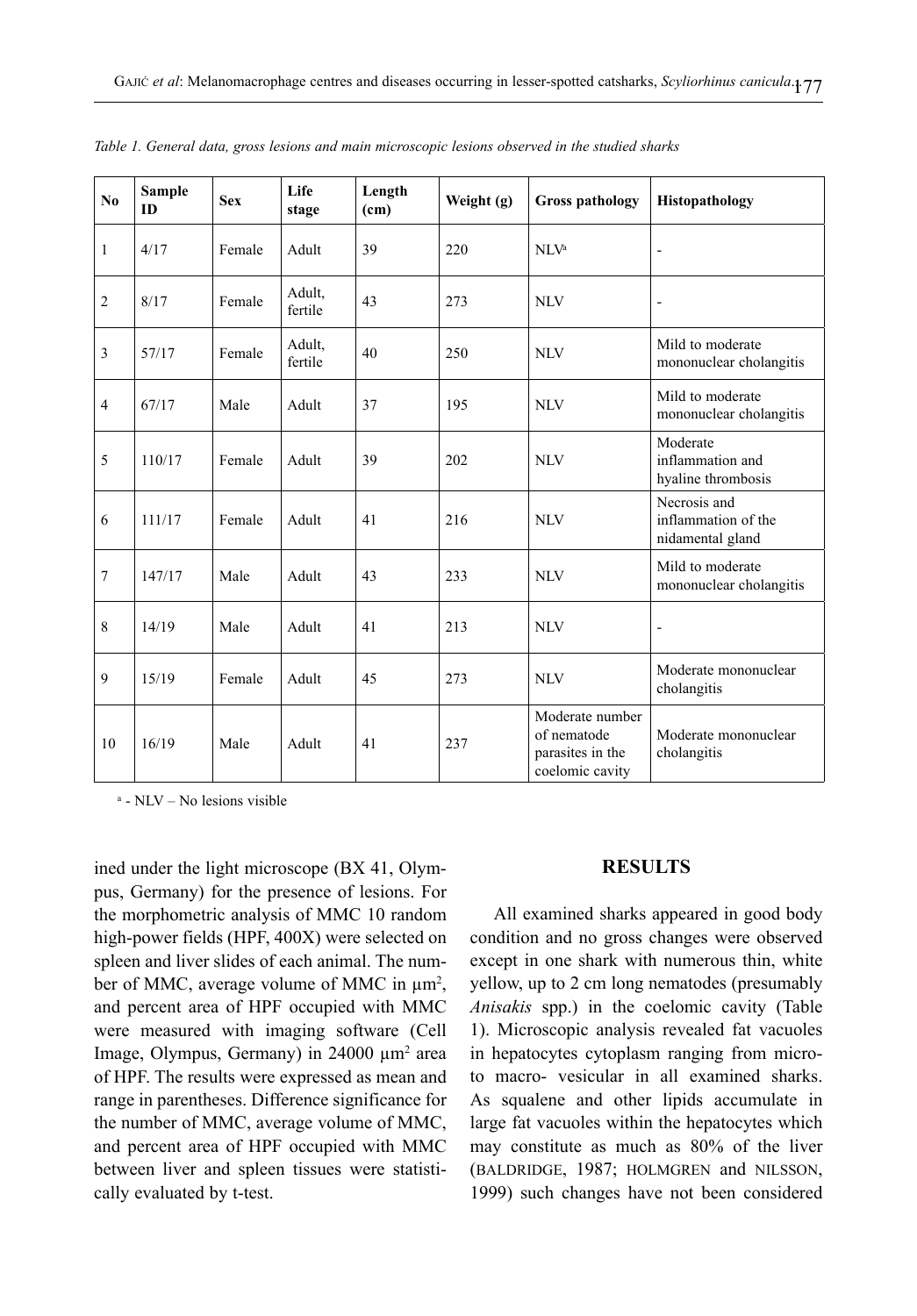

*Fig. 1. Numerous MMC packed with golden brown granular material in the liver parenchyma of the lesserspotted catshark. Note normal vacuolar degeneration of the hepatocytes. Hematoxilin and eosin, 40X*

as pathological. In addition, in the liver of five sharks, multifocal irregular aggregates of moderate numbers of lymphocytes, macrophages and plasma cells were observed (Fig. 2). Several mononuclear cells with eosinophilic cytoplasm were scattered among the aggregates. In some aggregates, single or several groups of MMC were present. Multifocal, in the parenchyma there were small aggregates of lymphocytes and macrophages often surrounding the central core of hyper-eosinophilic material. Histopathology also demonstrated lesions in other organs in two sharks (Table 1), the brain and nidamental gland notably. Specifically, one shark had perivascular, minimal lymphocytic aggregates within meninges, and in another animal nidamental gland had moderate necrosis with mononuclear inflammation. Melanomacrophage centres composed of one to several loosely arranged cells were scattered throughout the liver and spleen parenchyma. The cells were laden with granular yellow to dark brown to black material (Fig. 1).



*Fig. 2. Focal periductal aggregate of mononuclear cells in the liver of a lesser-spotted catshark. Hematoxilin and eosin, X20*

Morphometric values of MMC in the liver and spleen are presented in Table 2. The average number of MMC per HPF - high power field (8.41 (4.4-13.7) for liver and 10.76 (1.8-17.5) for spleen) and average percent areas of HPF occupied by MMC (4.37 (1.7-8.3) for liver and 2.89 (0.61-8.03) for spleen) were not statistically different between spleen and liver. However, the average surface area of single MMC was larger in liver compared to spleen  $(p<0.05)$ . Considerable variations in the number of MMC per HPF through the studied samples were observed.

### **DISCUSSION**

Data on MMC distribution in elasmobranch species and their relevance to adverse conditions of the environment are scarce (PULSFORD *et al.,* 1982; AGIUS and AGBEDE, 1984; BORUCINSKA

*Table 2. The morphometric values of MMC in the liver and spleen of lesser-spotted catsharks*

| Organ $(n=10)$ | Mean number of MMC in HPF | Mean volume of one MMC in<br>um <sup>2</sup> | Mean % HPF occupied with<br><b>MMC</b> |
|----------------|---------------------------|----------------------------------------------|----------------------------------------|
| Liver          | $8.41(4.4-13.7)$          | 123.68 (91.98-152.66)                        | $4.37(1.7-8.3)$                        |
| Spleen         | $10.76(1.8-17.5)$         | 64.21 (43.42-107.79)                         | $2.89(0.61 - 8.03)$                    |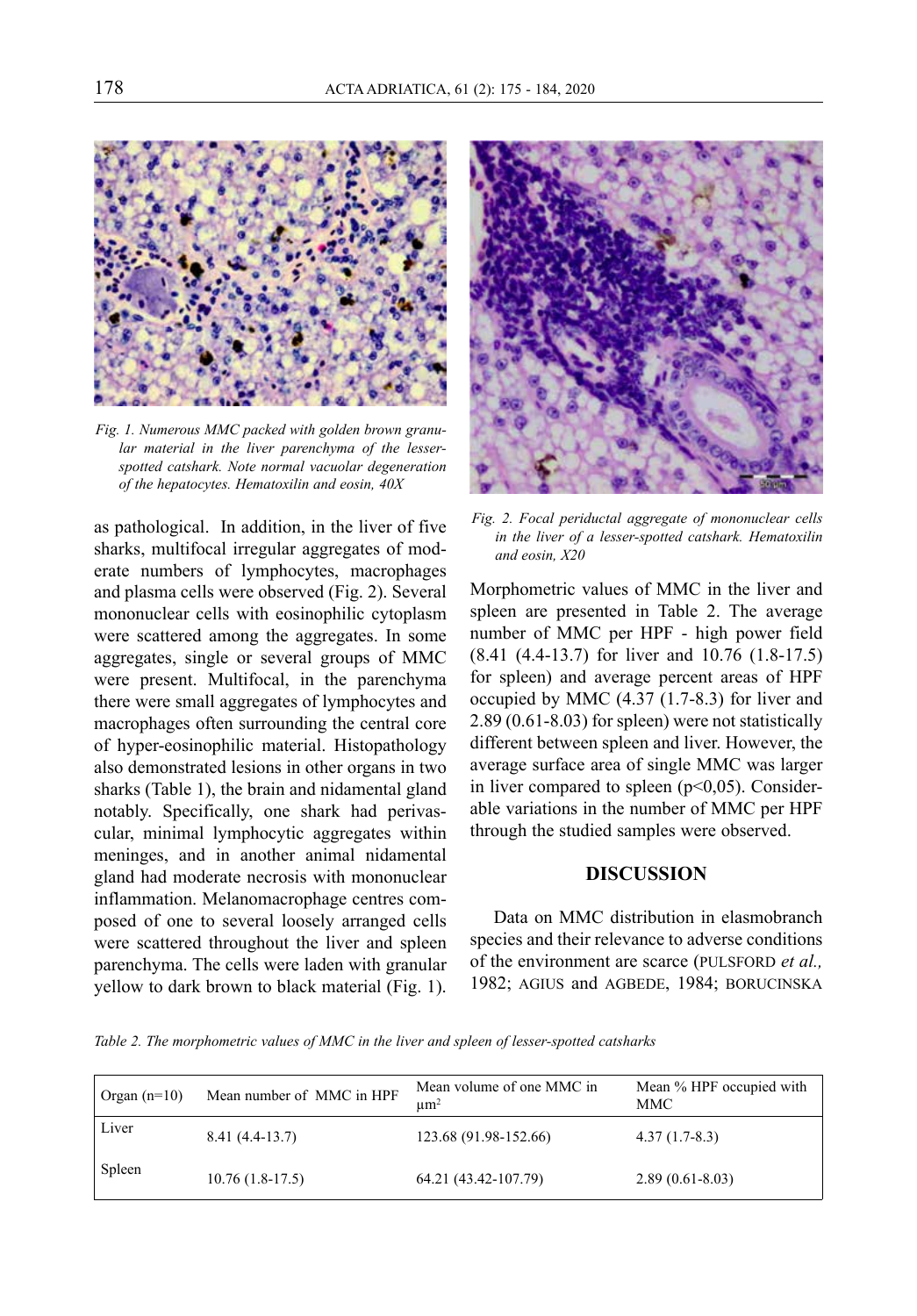*et al.,* 2003; BORUCINSKA *et al.,* 2009). To date, morphometry, distribution and pigment content of MMC were only assessed in three species of sharks (BORUCINSKA *et al.,* 2009). Given the fact that studied samples arrived from the boat already fixed in formalin, and provided measures by fisherman was inacurate – thus it was not possible to calculate CF. Further studies will include CF/MMC relationships in order to support given relations to the MMC presence and body conditions. The results of the present study are the first data on MMC in lesser-spotted catsharks, and the first data on MMC distribution in fish from the Adriatic Sea. The morphology of MMC observed here is similar to those previously reported in other shark species (BORUCIN-SKA *et al.,* 2009). Furthermore, the number of MMC per HPF (Table 2) fit in the range of previously observed numbers in apparently healthy sharks (BORUCINSKA *et al.,* 2009).

The morphometric values of MMC documented here were three folds higher than those recorded in three other shark species. The values are in particular high in the liver where large MMC were observed. Observed difference might be explained by different areas used for counting and acquisition of morphometric values. In the present study we used a field of 24000 µm2 (Cell image, Olympus, Germany) of original HPF. This is smaller area compared to one used by BORUCINSKA et *al.* (2009) and hence might have resulted in higher values. Moreover, higher values could be the result of the differences in the biologic behaviour, reproductive cycle, habitat and feeding of various shark species. The lesser-spotted catsharks investigated here, in contrast to the blue shark (*Prionacae glauca*), the shortfin mako (*Isurus oxyrhinchus*), and the thresher (*Alopias vulpinus*) examined by BORUCINSKA *et al.* (2009), inhabits the bottom of the sea where pollutants accumulation might be higher. However, compared to data for other fish species where the positive correlation of MMC with sediment contamination and hypoxia has been proved for MMC density greater than 40/mm2 (FOURNIER *et al.,* 2001), values recorded here are far beyond this limit. The high morphometric values observed here could also

be the response to pathologies of various causes. Based on isolated cases, the number of MMC in diseased sharks varied between 4 and 62 per HPF (BORUCINSKA *et al.,* 2003; BORUCINSKA & ADAMS, 2013; ADAMS *et al.*, 2015). In one shark examined here with moderate multifocal mononuclear cholangitis (Table 1) we counted equally low numbers of liver MMC with similar morphometric values as in average recorded in studied specimens. This may suggest that all pathologies do not induce the same response of MMC to the injury.

To date, a very limited data on pathology of free-living elasmobranch species exist. Most of the studies are single reports of lesions affecting different organs (BORUCINSKA *et al.,* 2003; BORUCINSKA & ADAMS, 2013). Similarly, data on pathology of elasmobranch species in captivity are scarce too. Recently, a retrospective study reviewed various pathologies observed in more than 1500 specimens of at least 60 elasmobranch species from captivity (GARNER, 2013). Beside the MMC data presented above, we observed mild to moderate peribiliary aggregates of mixed populations of mononuclear cells. Based on histopathology alone we classified these cells as lymphocytes, plasmacytes and macrophages.

We could not establish the exact cause of these lesions. Despite being absent from the observed lesions, migratory parasitic stages should be regarded as a possible etiology, at least in the case where numerous intracoelomic nematodes (*Anisakis spp*.) were present (Table 1). However, peribiliary infiltrates observed here were mostly larger, aggregate like, without any structural segmentation. It is possible that these lesions represent toxicopathic injury associated with environmental hepatotoxins. Such toxins can be further associated with certain antrophogenic pressures such as pollution and war waste, but also with several natural causes as naturaly higher concentrations of heavy metals and algal blooms. Heavy metals are among the most common contaminants of marine ecosystems (De BOECK *et al.,* 2010). The concentrations of heavy metals in the eastern Adriatic Sea and sediments are mostly below the threshold levels, but anthropogenic activities may cause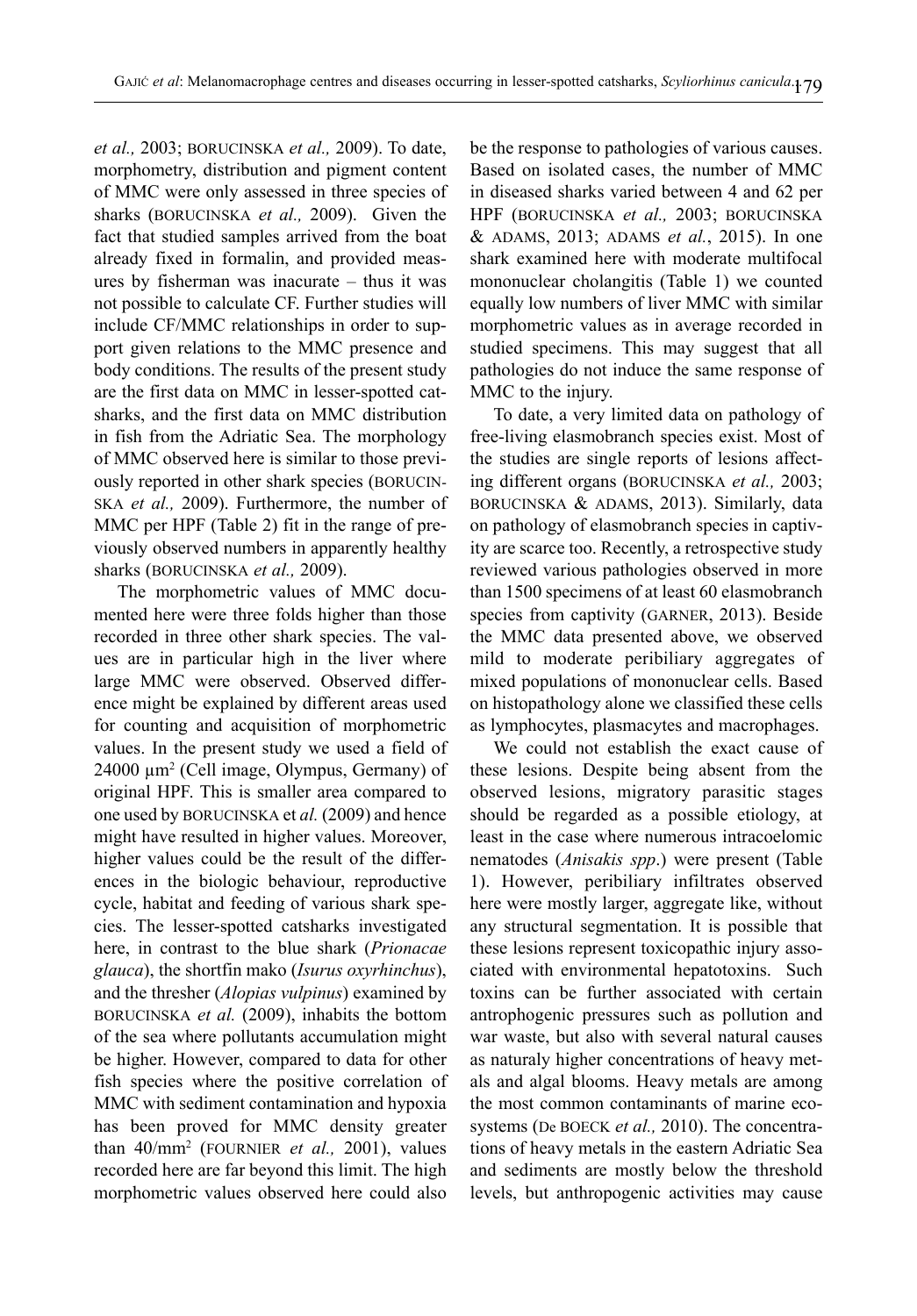local variations (VUKADIN *et al.,* 1994; POPADIĆ *et al.,* 2013). For instance, the highest values of some heavy metals such as cadmium, copper, zinc and lead in the eastern Adriatic Sea have been recorded in the vicinity of our study area (Dubrovnik area) (BOGNER *et al.,* 2005). However, as being far less studied in elasmobranch tissues than in other marine fish, data on metal accumulations and their effects merit further monitoring and investigations. An experimental study on lesser-spotted catsharks confirmed accumulation of heavy metals in different tissues, and affinity of some metals to certain tissues, the liver for example in the case of Cu (De BOECK *et al.,* 2010). Also, it is shown that some radioactive elements accumulate at faster rate in lesser-spotted catshark than in turbot (*Psetta maxima*) (JEFFREE *et al.,* 2006).

Apart from five specimens with mononuclear cholangitis and mild histopathologic lesions observed in other specimens (Table 1) we regarded the sharks examined here as healthy. Hence, as suggested by BORUCINSKA *et al.* (2009), the data on MMC from this study may be used as pilot of baseline for lesser-spotted catsharks. Still, the limited number of lesserspotted catsharks examined here urges further studies on larger sample in order to make the background data in this shark species more reliable. Further larger studies should be undertaken to shed light on the effects of different pollutants and aetiologies on overall health of sharks in the eastern Adriatic Sea.

## **ACKNOWLEDGEMENTS**

Authors would like to thank the National Geographic Society: Committee for Research and Exploration for funding this study through project "Shark Tales: the effects of habitat loss and pollution on the elasmobranch health and disease development" (WW-179ER-17). Authors would like to express their gratitude to Branko DRAGIČEVIĆ, PhD (IZOR, HR) for support and providing us with samples, to Heike SCHMIDT-POSTHAUS at Centre for Fish and Wildlife Health at University of Bern and Suvad LELO from Department of biology, Faculty of Science and Mathematics, University of Sarajevo - for helpful comments. Lastly, we express gratitude to Alma JAHIĆ for her excellent technical assistance for histopathology and to Hatidža ZAKLAN, M.Sc.

Ethical approval: All applicable international, national, and/or institutional guidelines for the care and use of animals were followed.

### **REFERENCES**

- ADAMS, D.H., J. D. BORUCINSKA, K. MAILLETT, K. WHITBURN & T.E. SANDER. 2015. Mortality due to a retained circle hook in a longfin mako shark *Isurus paucus* (Guitart-Manday). J. Fish Dis., 38: 621-628.
- AGIUS, C. & A. AGBED. 1984. An electron microscopical study on the genesis of lipofuscin, melanin and haemosiderin in the haemopoietic tissues of fish. J. Fish Biol., 24: 471-488.
- BALDRIDGE Jr, H. D. 1972. Accumulation and function of liver oil in Florida sharks. Copeia, 306-325.
- BOGNER, D., I. UJEVIĆ & A. BARIĆ. 2005. Trace metal (cd, pb, cu, zn and cr) distribution in sediments along east coast of the Adriatic Sea (Croatia). Fresen Environmental Bulletin, 14(1), 50-58.
- BORUCINSKA, J. D, C. HARSHBARGER & T. BOGIČEVIĆ. 2003. Hepatic cholangiocarcinoma and testicular mesothelioma in a wildcaught blue shark, Prionace glauca (L.). J. Fish Dis., 26: 43-49.
- BORUCINSKA, J.D., K. KOTRAN, M. SHACKETT & T. BARKER. 2009. Melanomacrophages in three species of free-ranging sharks from the northwestern Atlantic, the blue shark Prionacae glauca (L.), the shortfin mako, Isurus oxyrhinchus Rafinesque, and the thresher, Alopias vulpinus (Bonnaterre). J. Fish Dis., 32: 883-891.
- BORUCINSKA, J.D & D. H. ADAMS. 2013. Parasitic metritis and oophoritis associated with nematode larvae in an Atlantic sharpnose shark*,*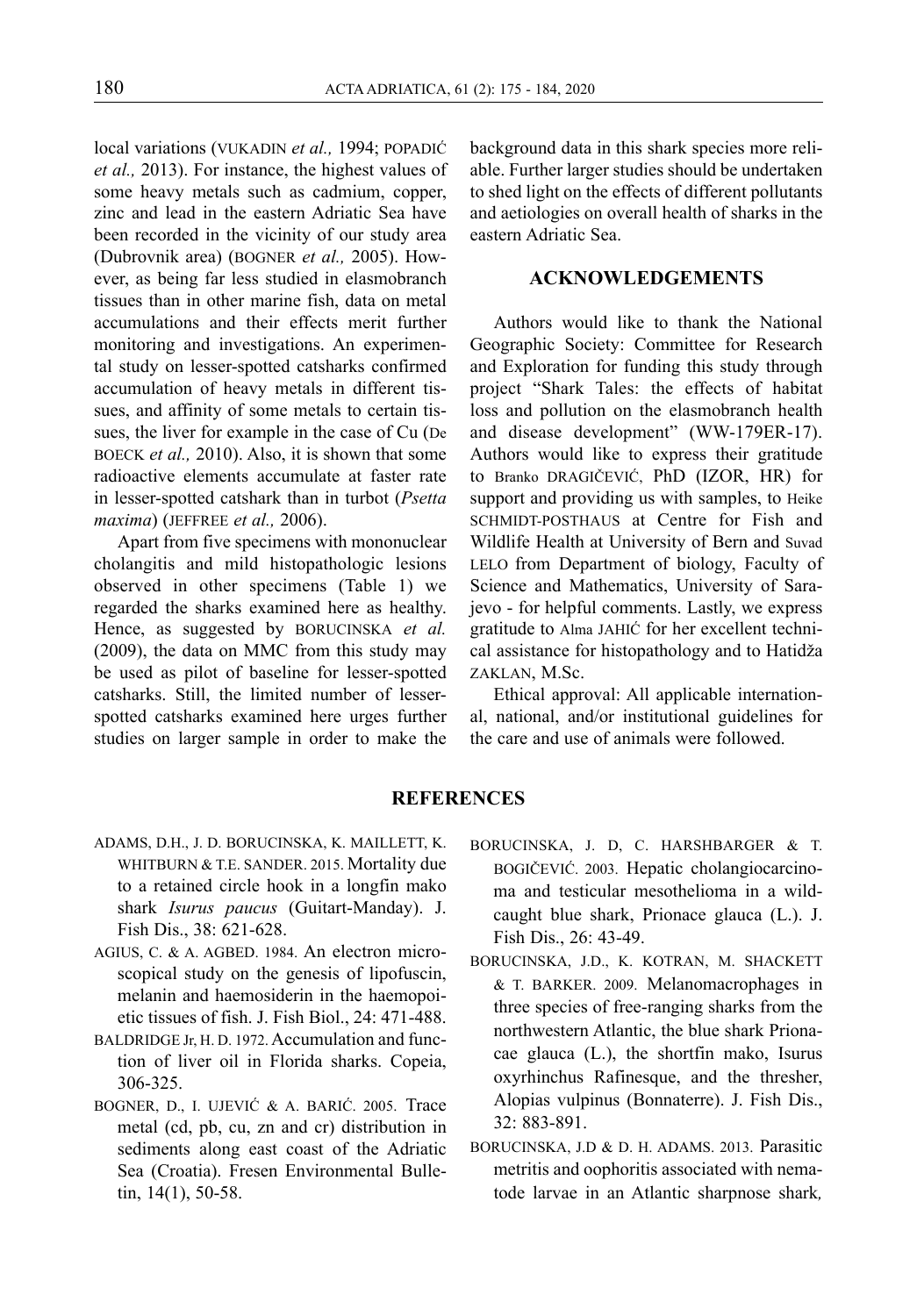Rhizoprionodon terraenovae (Richardson), collected in the western Atlantic off Florida. J. Fish Dis., 36: 811-817.

- COMPAGNO, L.J.V. 1984. FAO Species Catalogue. Sharks of the world. An annotated and illustrated catalogue of shark species known to date. Part 2 - Carcharhiniformes. FAO Fish Synopsis, 125(4/2), pp. 251-655.
- CRESSON, P., M. C. FABRI, F. M. MIRALLES, J. L. DUFOUR, R. ELLEBOODE, K. SEVIN, K. MAHE & M. BOUCHOUCHA. 2016. Variability of PCB burden in 5 fish and sharks species of the French Mediterranean continental slope. Environ. Pollut., 212: 374-381.
- DE BOECK, G., M. EYCKMANS, I. LARDON, R. BOB-BAERS, A. K. SINHA & R. BLUST. 2010. Metal accumulation and metallothionein induction in the spotted dogfish *Scyliorhinus canicula*. Comp. Biochem. Physiol. A Mol. Integr, Physiol., 155: 503-508.
- FOURNIE, J.W., J. K. SUMMERS, L. A. COURTNEY, V. D. ENGLE, & V. S. BLAZER. 2001. Utility of Splenic Macrophage Aggregates as an Indicator of Fish Exposure to Degraded Environments. J. Aquat. Anim. Health., 13: 105-116.
- GAJIĆ, A. 2019. Sharks, skates and rays of the Eastern Adriatic; with basic biology, degree of endangerment, and protection measures. Center for marine and freshwater biology, Sharklab ADRIA. Sarajevo, 313 pp.
- GAJIĆ, A. & S. LELO. 2014. Assessment of degree of exploration of the cartilaginous fish in the aquatorium of Bosnia and Herzegovina. Supplement Fauna Bosnia Herzegovina, 10: 59-67.
- GARNER, M.M. 2013. A Retrospective Study of Disease in Elasmobranchs. Vet. Pathol., 50(3): 377-389.
- GILTRAP, M., J. RONAN, J.P. BIGNELL, B.P. LYONS, E. COLLINS, H. ROCHFORD, B. MCHUGH, E. MCGOVERN, L. BULL & J. WILSON. 2017. Integration of biological effects, fish histopathology and contaminant measurements for the assessment of fish health: A pilot application in Irish marine waters. Mar. Environ. Res., 129:113-132.
- GUBILI, G., D.W. SIMS, A. VERÍSSIMO, P. DOMENICI, J. ELLIS, P. GRIGORIOU, A. F. JOHNSON, M.

MCHUGH, F. NEAT, A. SATTA, G. SCARCELLA, B. SERRA-PEREIRA, A. SOLDO, M.J. GENNE & A.M. GRIFTHS. 2014. A tale of two seas: contrasting patterns of population structure in the smallspotted catshark across Europe. R. Soc. Open Sci., 1: 140175.

- HOLMGREN, S. & S. NILSSON. 1999. Digestive system in W.C. Hamlett (Editor). Sharks, Skates, and Rays: The Biology of Elasmobranch Fishes. The John Hopkins University Press, Baltimore, 159 pp.
- HYLLAND, K., M. SANDVIK, U.J. SKARE, J. BEYER, E. EGAASD & A. GOKSRAYR. 1996. Biomarkers in Flounder (*Platichthys flesus*): an Evaluation of Their Use in Pollution Monitoring. Mar. Environ. Res., 42(l-4): 223-227.
- JEFFREE, R.A., M. WARNAU, J.L. TEYSSIÉ & S.J. MARKICH. 2006. Comparison of the bioaccumulation from seawater and depuration of heavy metals and radionuclides in the spotted dogfish Scyliorhinus canicula (Chondrichthys) and the turbot *Psetta maxima* (Actinopterygii: Teleostei). Sci. Total Environ., 368: 839-852.
- JUKIĆ-PELADIĆ, S., N. VRGOČ, S. KRSTULOVIČ-SINFER, C. PICCINETTI, G. PICCINETTI-MAN-FRIN, G. MARANO & N. UNGARO. 2001. Longterm changes in demersal resources of the Adriatic Sea: comparison between trawl surveys carried out in 1948 and 1998. Fish Res., 53(1): 95-104.
- KAHRIĆ, A. & A. GAJIĆ. 2015. Review of biodiversity of skates and rays (Chondrichthyes: Elasmobranchii: Batoidea) of Neum bay. Supplement Fauna Bosnia Herzegovina, 11: 99-105.
- KHAN, R.A., D.E. BARKER, R. HOOPER, E.M. LEE, K. RYAN & K. NAG. 1994. Histopathology in Winter Flounder (*Pleuronectes americanus*) Living Adjacent to a Pulp and Paper Mill. Arch. Environ. Contam. Toxicol., 26: 95-102.
- LINDESJÖÖ, E., A.M. HUSØJ, I. PETTER-SON & L. FÖRLIN. 1996. Histopathological and Immunohistochemical Studies in Roundnose Grenadier (*Coryphaenoides rupestris*) in the Skagerrak, North Sea. Mar. Environ. Res., 42(1-4): 229-233.

MYTILINEOU, C., C. Y. POLITOU, C. PAPACONSTAN-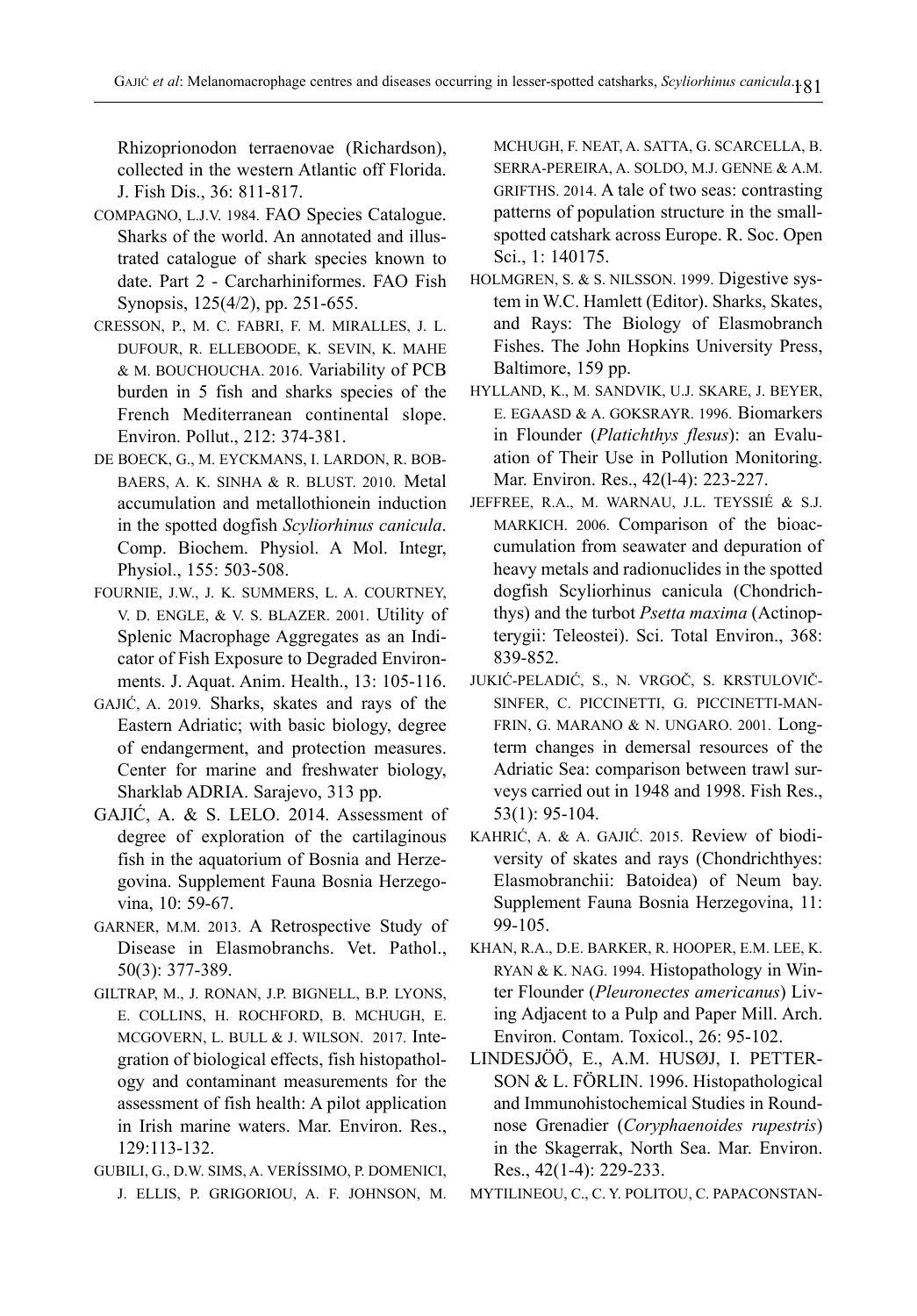TINOU, S. KAVADAS, G. D'ONGHIA & L. SION. 2005. Deep-water fish fauna in the Eastern Ionian Sea. Belg. J. Zool., 135(2): 229-233.

- POPADIĆ, A., J. VIDOVIĆ, V. ĆOSOVIĆ, D. MEDAKOVIĆ, M. DOLENEC & I. FELJA. 2013. Impact evaluation of the industrial activities in the Bay of Bakar (Adriatic Sea, Croatia): Recent benthic foraminifera and heavy metals. Mar. Pollut. Bull., 76: 333-348.
- PULSFORD, A.L., K.P RYAN & J. A. NOTT. 1992. Metals and melanomacrophages in flounder, Platichthys flesus, spleen and kidney. J. Mar. Biol. Assoc. U.K., 72: 83-498.
- SAYED, A.H. and H.A.M. YOUNES. 2017. Melanomacrophage centres in Clarias gariepinus as an immunological biomarker for toxicity

of silver nanoparticles. J. Microsc. Ultrastruc., 5: 97-104.

- STORELLI, M.M., G. BARONE, N. SANTAMARIA & G.O. MARCOTRIGIANO. 2006. Residue levels of DDTs and toxic evaluation of polychlorinated biphenyls (PCBs) in Scyliorhinus canicula liver from the Mediterranean Sea (Italy). Mar. Pollut. Bull., 52: 696-700.
- VUKADIN, I., N. ODŽAK & J. RADAČIĆ. 1994. Heavy metal pollution in sediment from the eastern Adriatic coast, Croatia. Chem. Ecol., 8(4): 265-274.
- WOLKE, R.E., R. A. MURCHELANO, C.D. DICKSTEIN & C.J. GEORGE. 1985. Preliminary Evaluation of the Use of Macrophage Aggregates (MA) as Fish Health Monitors. Bull. Environ. Contam. Toxicol., 35: 222-227.

Received: 25 February 2020 Accepted: 2 November 2020